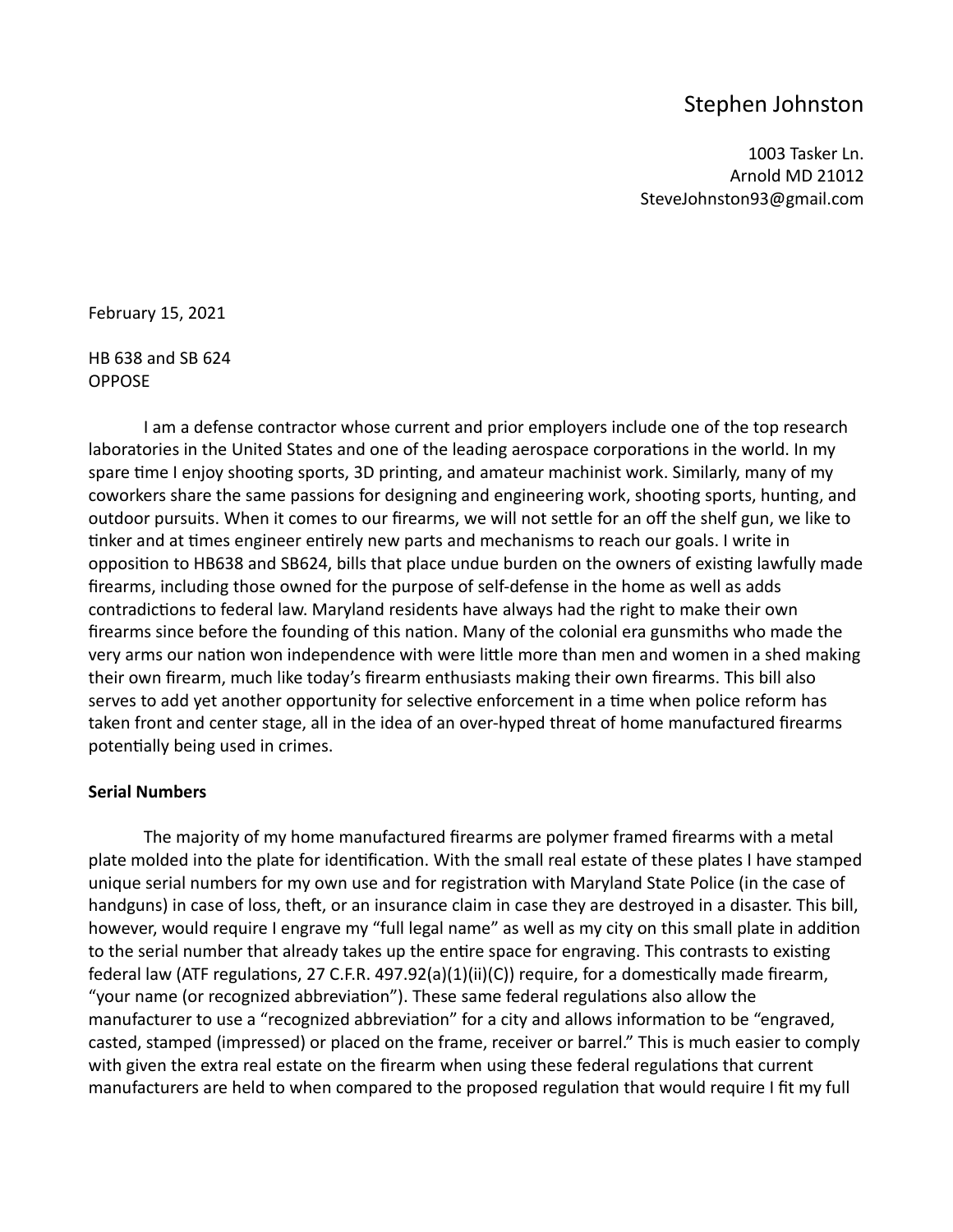legal name, city of residence, and serial number on a metal plate that measures less than one square inch.

#### **The marking requirements would be prohibitively expensive**

These extremely technical marking requirements are not only traps for those who are unwary, but they require fine engraving possible only with specialized, computer controlled engraving/machining equipment costing thousands of dollars. Take, for example, the products made by Able Engravers [\(https://www.able-engravers.com/computerized-machines.htm\)](https://www.able-engravers.com/computerized-machines.htm). Their least expensive offering that could physically fit a firearm receiver starts at \$6,500 [\(https://www.able](https://www.able-engravers.com/de-3.htm)[engravers.com/de-3.htm\)](https://www.able-engravers.com/de-3.htm) for the machine itself, not taking into account the expense of the software to control the device.

The way I marked my home manufactured firearms was with a set of steel letter and number punches costing under \$50. However, these markings do not comply with the proposed bill in that they do not include my city of residence or full legal name. Only the serial number that I registered with Maryland State Police. This marking already stands to create a record with the State Police establishing the appearance, serial number, make, model, and caliber of my firearms, but under the wording of the proposed bill I would be afoul of the law since there is no room to further engrave or stamp more information.

## **The bill is ambiguous**

The bills define an "unfinished frame or receiver" to mean "a product that is intended or designed to serve as the frame or receiver, including the lower receiver, of a firearm, but is in an unfinished state of manufacture." The bills also define "unfinished frame or receiver" as including (but is not limited to) "a blank, casting, or machined body that requires modification, such as machining, drilling, filing, or molding, to be used as part of a functional firearm." These definitions are ambiguous in nature since the wording would also cover something as "unfinished" as a block of metal without a single step of machining or milling applied. While I highly doubt Maryland State Police will be dispatched to all of the metal suppliers and materials stores in the state of Maryland, all of these facilities would house pieces of metal that fall under the definition of an "unfinished frame or receiver" per the bill text.

To show how I, as an average Maryland resident, would be effected by this ambiguous wording, since I enjoy 3D printing and woodworking, would a spool of unused 3D printing filament or a block of rough wood constitute an "unfinished firearm receiver" under the text of this bill? Yes it would. As would the steel pipe that carries natural gas to my homes appliances since one could fashion it into a firearm receiver. The bill doesn't take into account the intent of the end user and I feel this is a fatal oversight that will lead to innocent people being charged for possessing chunks of metal and plastic with zero intent to create a firearm and serves to add yet another opportunity for selective enforcement, arrest, and prosecution in a time when police reform has taken front and center stage.

## **The question of costs and why someone would want to make their own gun**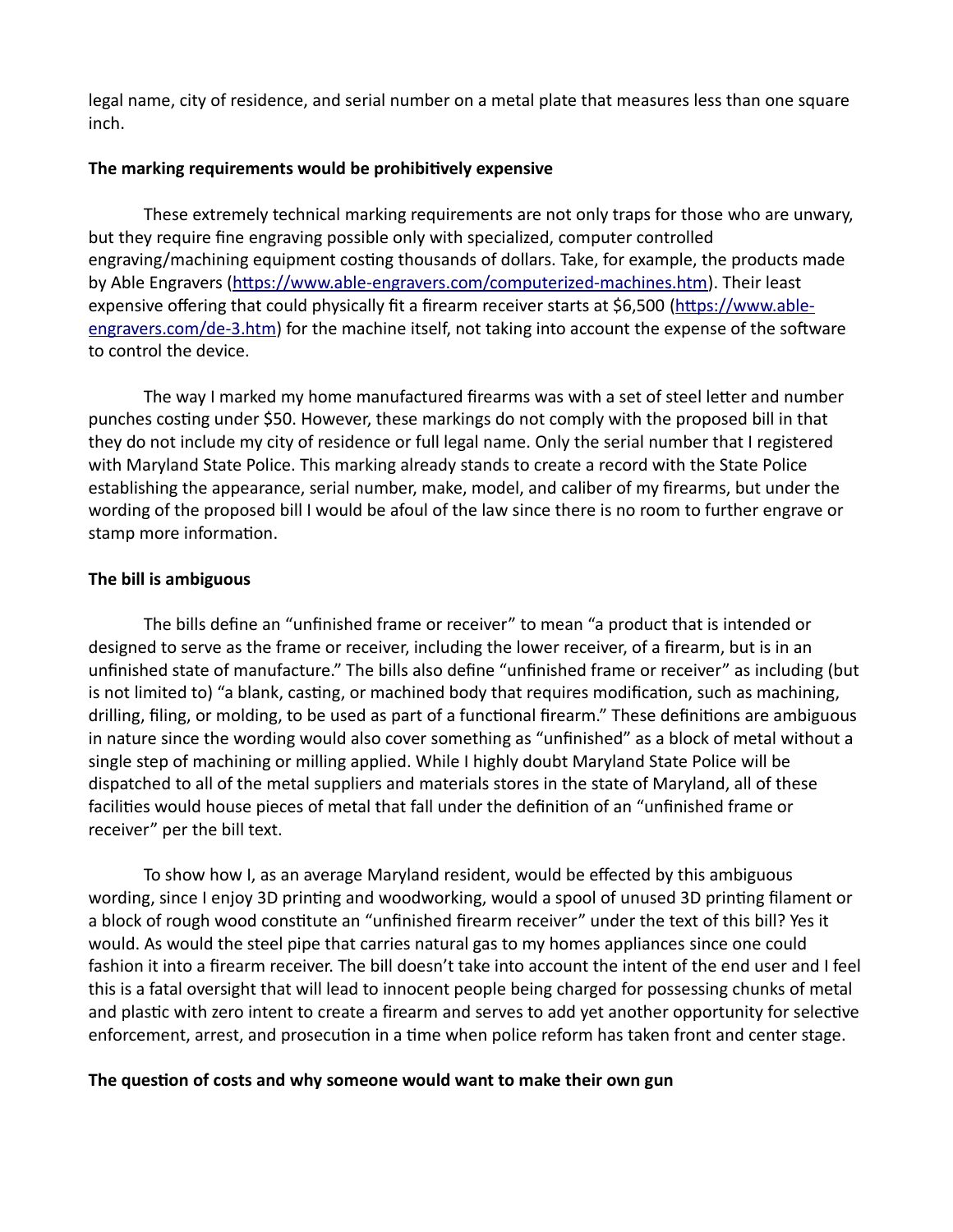Many firearm makers in the state of Maryland have taken to customizing and making their own firearms. Be it for tailoring to individual needs, making an otherwise out of production firearm where costs of an original copy are a tremendous burden, or simply for the pride and satisfaction of making something with your own two hands and the know-how to work with them. Make no mistake, there is value not only in individual parts, but also in the time and effort that goes into the making of the gun. This bill threatens to deprive Maryland residents of property, not only the value of materials but the value of time invested, sometimes many times over in the case of serious collectors.

Cost arguments aside, I have been a firearm owner for a few years now, the clear message I've received from bills like this is one of disdain and animosity toward those with an interest in owning a firearm for self defense, sport shooting, or hunting. This bill is no different, the bill is arbitrarily picking the origin of a firearm and attempting to deprive Maryland residents of their property with no justification and no compensation for their hard work, time, and materials.

The Do-It-Yourself attitudes that have become prevalent in our culture, be it home gardening, working on your own automobile, or even brewing your own fine wine or craft beer, also exist in the firearm community. Many Maryland residents like to tailor the things they use. In the case of a firearm, that thing is used for anything from self defense, hunting, or competition shooting. If the store doesn't provide it or charges unreasonably for it, they may wish to make it themselves. Take for instance, the case of me trying to find just the right grips for a handgun I enjoy shooting. I purchased a very nice CZ-75 handgun from a Maryland gun dealer, went through the MD State Police 77R process, but found when shooting that the grips simply didn't fit my hands or grip very well. Due to the company designing the handgun to fit a diverse base of customers, an active aftermarket exists for grip panels fitting this off the shelf gun. In essence, however, it's a guess and test system for what overpriced piece of plastic will fit your hands the best when it's bolted to the grip of the handgun. As I have a fair background in Computer Aided Design (CAD) and 3D printing, I decided to design and print grip panels for this handgun until I arrived on ones that fit my hand and afforded me the best grip, control, and accuracy with that firearm. Commercial grip panels for this firearm are essentially \$50-75 pieces of plastic, imagine having to try three different sets before you find one that fits you.

Lets take another example of why one might want to build their own firearm. In the case of Glock brand handguns, a common complaint is the ergonomics of the grip not fitting most hands very well. One option is to buy the Glock handgun, send it off to a custom gunsmith, wait weeks or even months, and pay in upwards of \$1,000 to have a handgun that fits your hand well. Another option is to manufacture your own. In the case of a Polymer 80 handgun frame, the ergonomic enhancements are already there from the factory but you still have to use commercial, off the shelf, Glock brand parts. The frame itself is where you must do the manufacturing yourself. It would be a violation of federal law to manufacture a firearm for another person, after all, so the burden of manufacture is on you, the ultimate owner of the firearm. When all is said and done, a handgun manufactured on a milling machine (often costing upwards of \$10,000 for even a used machine) will cost about \$650. Cheaper than the custom shop option, but still more expensive than an off the shelf Glock costing approximately \$400-500. Once again, the purpose of manufacturing this handgun yourself can be summarized with cost savings, ergonomics, and satisfaction in knowing *you* made the firearm you're depending on.

#### **What does this bill mean to furthering the interest of public safety?**